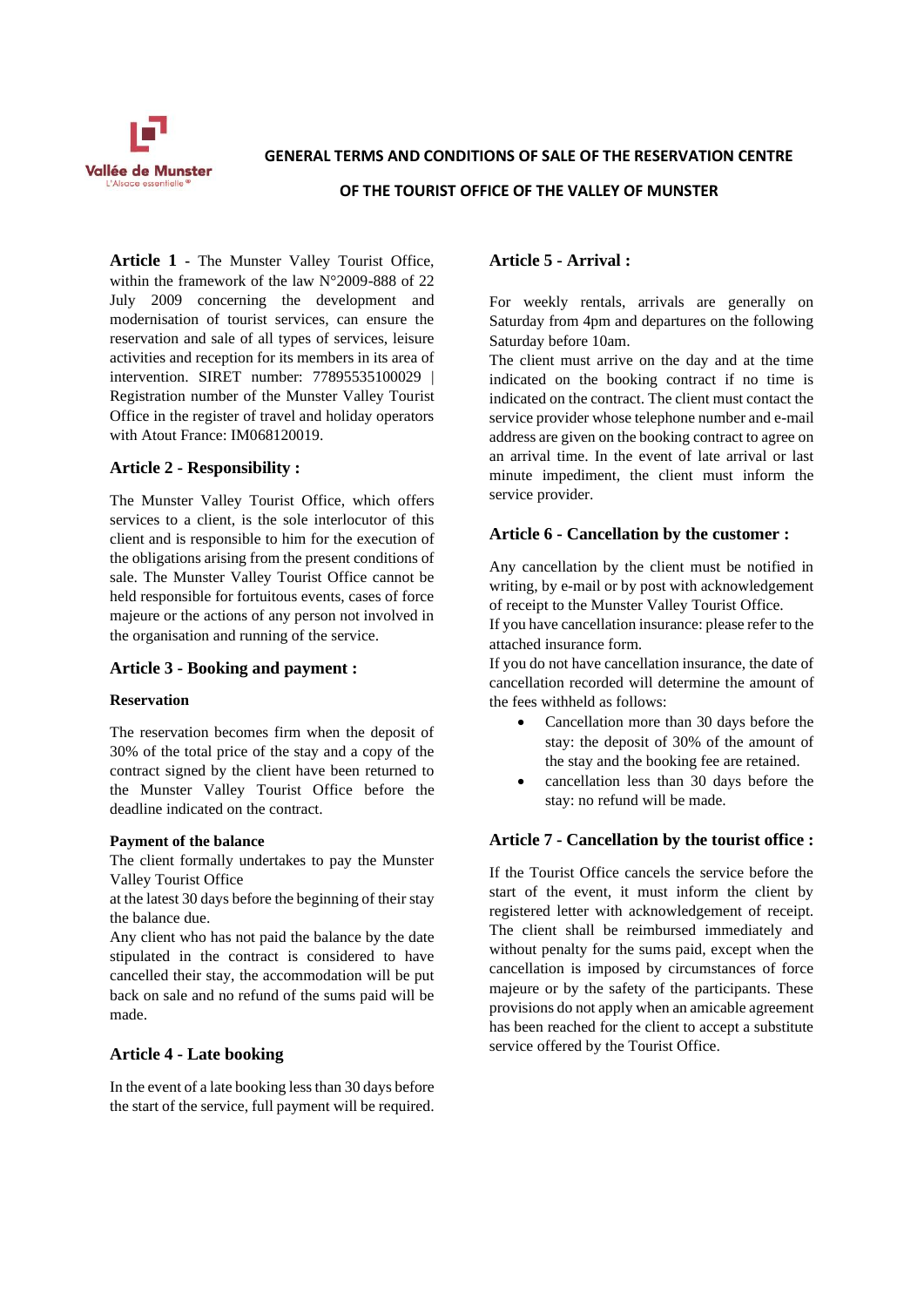**Article 8 - Specific cancellation conditions due to the Covid 19 :**

**In case of cancellation due to governmental measures: confinement or restriction of movement taken to fight against the epidemic crisis Covid-19 which would prevent the realization of the booking contract, the Tourist Office cannot be held responsible and the customer will be fully refunded the amount previously paid to the Tourist Office except for the booking fees and the amount of the cancellation insurance in the case of its subscription by the customer If you are positive for covid or contact case, if you have not taken out multi-risk snow or sun insurance, our usual cancellation conditions apply, i.e. in the event of cancellation more than 30 days before arrival, the deposit and the booking fee will be retained as a forfeit; for any cancellation less than 30 days before arrival, the total amount paid will be retained and the balance will be demanded.**

## **Article 9 - Non-presentation of the client or interruption of the service by the client :**

If the client does not show up within 24 hours of the arrival date indicated on the booking contract, the present contract becomes null and void and the Munster Valley Tourist Office may dispose of the accommodation.

In the event of interruption of the service by the client, no reimbursement will be made unless the reason for the interruption is covered by the cancellation insurance from which the client benefits.

## **Article 10 - Modification by the tourist office of a substantial element of the contract**

When, before the planned date of commencement of the service, the Munster Valley Tourist Office is obliged to make a change to one of the essential elements of the contract, the purchaser may, after having been informed by the vendor, by registered letter with acknowledgement of receipt :

- or terminate the contract and obtain an immediate refund of the sums paid, without penalties.
- or accept the modification or substitution of service locations proposed by the Tourist Office: an amendment to the contract specifying the modifications made is then signed by the parties.

Any reduction in price shall be deducted from any sums still owed by the client and, if the payment already made by the latter exceeds the price of the modified service, the excess shall be returned to the client.

# **Article 11 - Failure of the tourist office to provide the services provided for in the contract during the course of the service :**

When, during the course of the service, the Munster Valley Tourist Office finds itself unable to provide a major part of the services provided for in the contract, representing a significant percentage of the price paid by the purchaser, the Munster Valley Tourist Office, without prejudice to any recourse for compensation for any damage suffered, will offer a service to replace the service provided. If the service accepted by the client is of inferior quality, the Tourist Office will reimburse the difference in price. If the Tourist Office is unable to offer a replacement service or if the client refuses it for valid reasons, the initial service will be reimbursed to the client for the sums previously paid.

## **Article 12 - Transfer of the reservation contract :**

The contract concluded between the parties may under no circumstances benefit, even partially, third parties, natural or legal persons, except with the written agreement of the Tourist Office of the Valley of Munster.

## **Article 13 - Transport :**

Transport is not included in the sale price and is therefore charged to the customer.

## **Article 14 - Capacity :**

The contract is drawn up for a maximum capacity of persons. If the number of participants exceeds the capacity, the service provider may refuse additional clients. In this case, the price of the service will be retained by the Munster Valley Tourist Office.

## **Article 15 - Price of services :**

Furnished accommodation: Prices are calculated per unit.

These prices do not include all services not mentioned on the booking contract. The costs to be paid directly to the owners are written in the booking letter.

In hotels and guest houses:

For booking contracts that only include accommodation services, the prices are set as follows.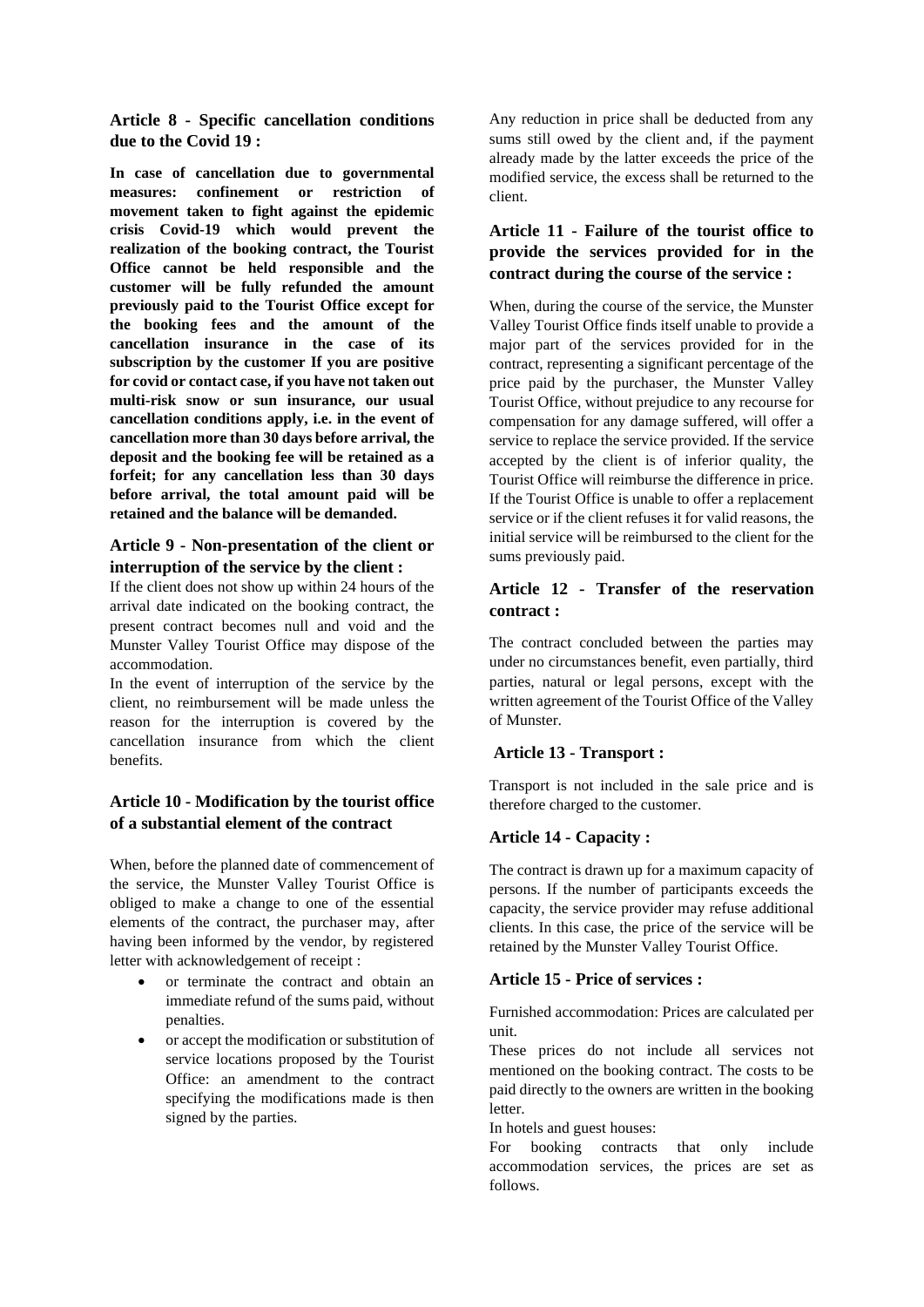For breakfast, half board, full board: per person

For rooms: per room. When a client occupies a room designed for two people, he/she will be charged a supplement called "single room supplement" or "single supplement". This varies according to the establishment.

Unless otherwise stated, prices do not include: transport, drinks, personal expenses, cancellation and repatriation assistance insurance and civil liability.

For all services other than accommodation: prices are generally calculated per person.

# **Article 16 - Condition of the premises in furnished accommodation :**

An inventory is drawn up between the tenant and the owner or his representative on arrival and departure. This inventory is the only reference in the event of a dispute concerning the inventory of fixtures. The state of cleanliness of the property must also be mentioned in the inventory. The cleaning of the premises is the responsibility of the tenant during the rental period and on departure. However, the tenant can be exempted from cleaning by subscribing to the cleaning option offered by some owners. Depending on the type of accommodation, this may be included in the price of the stay or may be an additional charge to be paid directly to the owner.

## **Article 17 - Furnished deposit**

On the arrival of the tenant, the owner may ask for a security deposit, the amount of which is indicated on the booking letter. After the joint inventory of fixtures on departure, this deposit is returned by the owner within a period not exceeding one week, minus the cost of restoring the premises if any damage is found.

In the event of early departure (before the time agreed with the owner) preventing the inventory of fixtures from being drawn up on the day of the client's departure, the deposit is returned by the owner within a period not exceeding one week, less the cost of restoring the premises if any damage is found.

### **Article 18 - Animals :**

The booking letter shall specify whether or not the client may stay with a pet and, if so, whether or not there is a surcharge for taking in a pet. In the event of non-compliance with this clause by the client, the owner may refuse the animals. The client may not bring an animal into the rented premises without the agreement of the owner or manager of the premises.

pourra emmener un animal dans les locaux loués sans l'accord du propriétaire ou du gérant du lieu.

### **Article 19 - Payment of charges for furnished**

At the end of the stay, the client must pay the owner of the accommodation any charges not included in the price of the stay (e.g. cleaning, bed linen, tourist tax).accommodation

### **Article 20 - Tourist tax rates**

For unclassified accommodation or accommodation awaiting classification (tourist hotels, furnished tourist accommodation, tourist residences, holiday villages) excluding outdoor accommodation, the variable rate corresponds to 5% per person of the night's stay, with a ceiling of 1.64  $\epsilon$ . It is then increased by 10% corresponding to the additional tax for the benefit of the Haut-Rhin department.

For classified accommodation The rates are fixed in euros, per day and per person liable for tax, according to the category and classification (in stars) of the accommodation. For classified accommodation (in stars), guest rooms, campingcars areas, camping and caravanning sites and marinas, the rates are fixed:

| Hotels, tourist<br>residences, furnished<br>tourist<br>accommodation |            | Campsites                      |            |
|----------------------------------------------------------------------|------------|--------------------------------|------------|
| Tourist<br>classification                                            | Tarifs     | Tourist<br>classification      | Tarifs     |
| Palaces                                                              | 3€         | $5^*, 4^*, 3^*$                | $0,60 \in$ |
| $5*$                                                                 | 2€         | $2^*$ , $1^*$ ,<br>non classés | $0,22 \in$ |
| 4*                                                                   | $1,50 \in$ |                                |            |
| $3*$                                                                 | $1,10 \in$ |                                |            |
| $2*$ et $1*$                                                         | $0,80 \in$ |                                |            |
| Holiday resorts                                                      |            | One-off rates                  |            |
| Tourist<br>classification                                            | Tarifs     | Nature<br>accomodation         | Tarifs     |
| $5^*$ , 4*                                                           | $0,80 \in$ | Bed and<br><b>Breakfast</b>    | $0,80 \in$ |
| $3^*,2^*,1^*$                                                        | $0,80 \in$ | Camper van<br>areas            | $0,60 \in$ |
|                                                                      |            | Marinas                        | $0,22 \in$ |

### **Exemption conditions**

The following are exempt from the tax, according to article L.2333-31 of the CGCT

Minors, holders of a seasonal work contract employed in the community,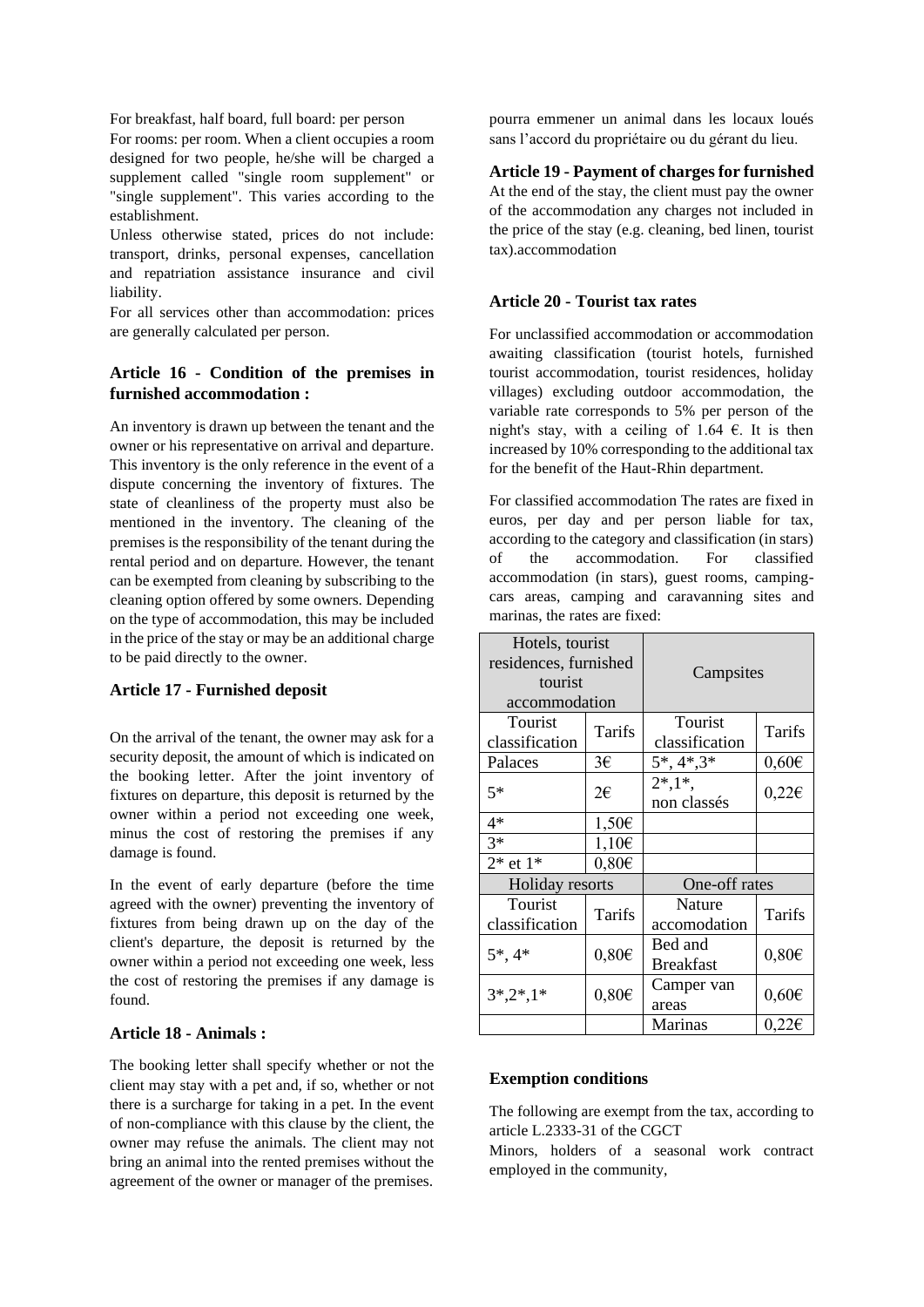persons in emergency accommodation or temporary rehousing, persons occupying premises where the rent is less than  $E1$  per night regardless of the number of occupants.

### **Article 21 - Application fees :**

The application fee is 12 euros for one or more weeks and 7 euros for a short stay or a weekend.

### **Article 22 - Customer insurance :**

Cancellation insurance :

The Tourist Office of the Valley of Munster proposes to the customer the subscription of a cancellation insurance contract which is optional.

The client is responsible for any damage caused by him/her. He is invited to take out a civil liability insurance policy and/or to check that his civil liability insurance covers any damage.

### **Article 23 - RGPD personal data**

Regulation (EU) 2016/679 of the European Parliament and of the Council of 27 April 2016 on the protection of individuals with regard to the processing of personal data and on the free movement of such data, otherwise known as the General Data Protection Regulation or GDPR, as well as Law No. 2018-493 of 20 June 2018 on the protection of personal data, set the legal framework applicable to the processing of personal data.

The client is informed that the collection of his/her personal data is necessary for the execution of the mission entrusted to the Munster Valley Tourist Office and are collected solely to process the request or ensure the execution of the service defined in the contract.

In accordance with the French Data Protection Act of 6 January 1978, the client has the right to access, rectify and oppose any personal data concerning him/her. To make use of this right, he/she just has to send a request by e-mail indicating his/her name, first name and address to contact@vallee-munster.eu

## **Article 24 - Disputes :**

Any complaint relating to the service must be submitted to the Munster Valley Tourist Office within 3 days of entering the premises. In the absence of an amicable agreement, the competent jurisdiction is that of the Commercial Court of Colmar.

### **Special conditions:**

Any service provider has the right to refuse or interrupt a service if the client breaks the law.

The Munster Valley Tourist Office cannot be held responsible for any error or omission which, despite checks and verifications, may have slipped into the document and which could only be involuntary.

## **Special conditions of sale of the Munster Valley Tourist Office for activities**

### **Article 1: Booking and payment**

The booking is made for a certain number of people specified on the voucher. If the number of participants exceeds the number initially planned, the service provider may refuse additional clients. In this case, the price of the service remains payable to Munster Valley Tourist Office.

Reservations can be made at the Tourist Office up to 48 hours before the chosen activity. Reservations and payment will only be made at the Munster Valley Tourist Office . Payment for activities is possible by cheque, credit card or cash. Reservations and payments can also be made online on our reservation website: reservation.vallee-munster.eu

A reservation is only validated once the service has been paid for.

### **Article 2: Prices**

The prices of the services are calculated per person and include the organisation and supervision by guides, as well as the provision of equipment for certain activities. In this case, the equipment is specified on the voucher for the booked outing.

Transport is not included in the price and is therefore the responsibility of the client.

### **Article 3: Arrival**

The client must arrive on the day specified, at the times and places notified at the time of registration with the equipment specified on their voucher. In the event of impossibility, late arrival or last minute impediment, the client undertakes to inform Munster Valley Tourist Office.